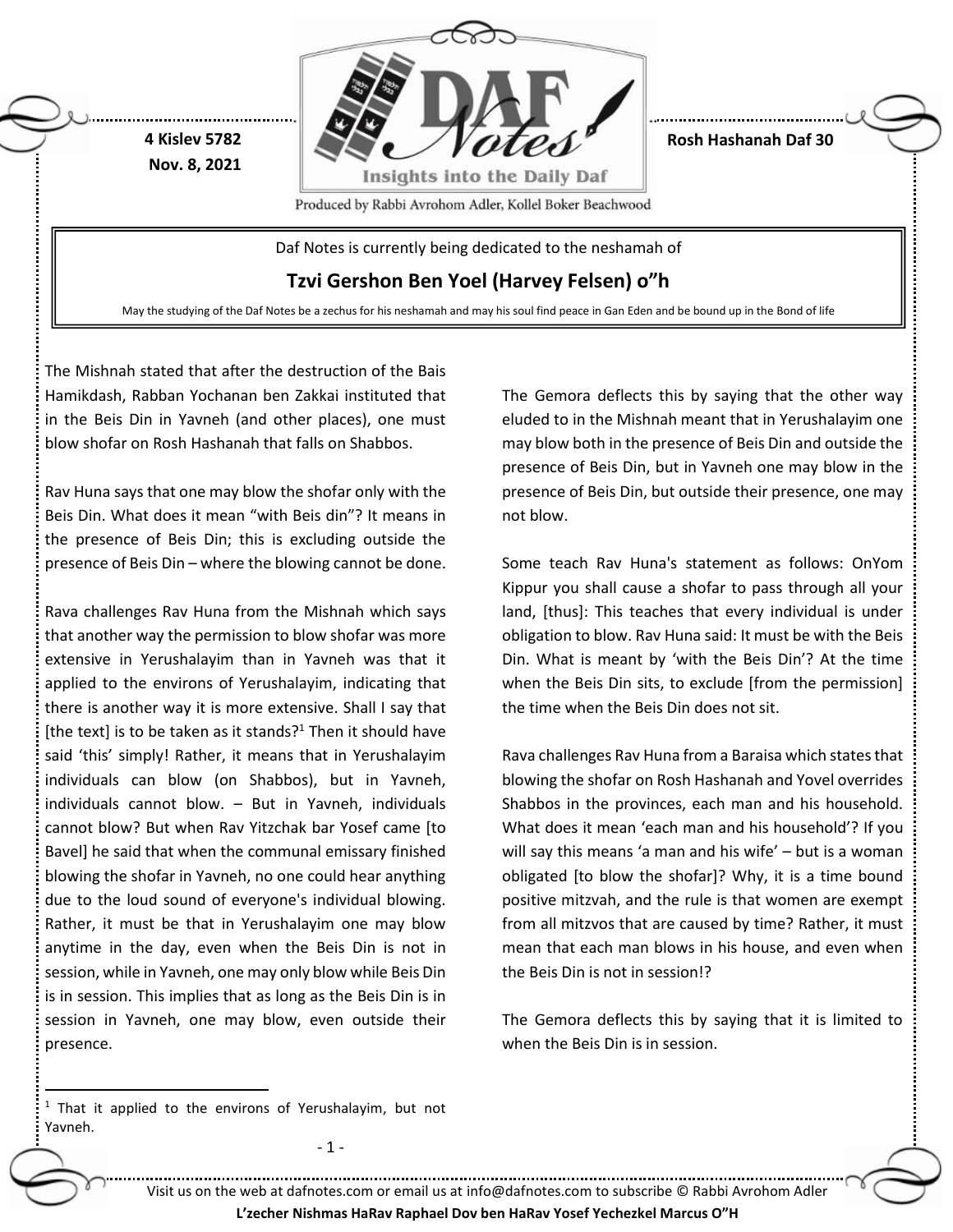

Rav Sheishes challenges Rav Huna from a Baraisa which states that the shofar blowing and the blessings (the nine brachos of mussaf) are the same on Rosh Hashanah and Yovel, aside from two differences: On the Yivel they blew [on Yom Kippur] alike in a Beis Din in which Rosh Chodesh had been sanctified<sup>2</sup> and in a Beis Din in which Rosh Chodesh had not been sanctified, $3$  and every individual was under obligation to blow, whereas on Rosh Hashanah (that fell on Shabbos) they blew only in a Beis Din in which Rosh Chodesh had been sanctified and private individuals were not under obligation to blow. What is meant by 'private individuals were not under obligation to blow'? If you will say it means that [on Yom Kippur] on Yovel, individuals did blow, but on Rosh Hashanah (that fell on shabbos) individuals did not blow; but when Rav Yitzchak bar Yosef came [to Bavel] he said that when the communal emissary finished blowing the shofar in Yavneh, no one could hear anything due to the loud sound of everyone's individual blowing. Rather, it must mean that on the Yovel they blow both during the hours when the Beis Din sits and also when the Beis Din does not sit, but on Rosh Hashanah they blow when the Beis Din sits but not when the Beis Din does not sit. Now it states here at any rate that on the Yovel [it is blown] whether when the Beis Din is sitting or [even] when it is not sitting!? — No; what indeed is meant is, when the Beis Din sits, and the statement should be understood thus: On the Yovel [it is blown] during the hours when the Beis Din sits whether in the presence of the Beis Din or not in the presence of the Beis Din; but on Rosh Hashanah it is blown only when the Beis Din sits and in the presence of the Beis Din.

The Gemora supports Rav Huna from that which Rabbi Chiya bar Gamda said in the name of Rabbi Yosi ben Shaul who cited Rebbe who said that one may blow shofar [on Yovel] only when the Beis Din is in session.

Rabbi Zeira inquires whether the session is considered over once the members of the Beis Din have started to get up and leave, but have not actually stood up. Is the session defined by "sitting," and that they are, or do we require the time when they are actually in session, which they are not. The Gemora leaves this question unresolved. (30a1 – 30a3)

### **Cities near Yerushalayim**

The Mishnah said that any city which could see and hear Yerushalayim, was close to it, and could come, would blow the shofar.

The Gemora explains that these requirements excluded the following:

| Requirement | Excludes a city                              |
|-------------|----------------------------------------------|
| See         | In a valley, which<br>couldn't see           |
| Hear        | On a mountain, which<br>couldn't hear        |
| Close by    | Outside the techum                           |
| Can come    | from<br>Separated<br>Yerushalayim by a river |

(30a3)

## **Remembrance to the Bais Hamikdash**

The Mishnah says that originally the lulav was taken seven days in the Bais Hamikdash and only one day in the provinces. When the Bais Hamikdash was destroyed, Rabban Yochanan ben Zakkai instituted that it should be taken seven days in the provinces, as a remembrance to the Bais Hamikdash. He also instituted that the new grain be prohibited the entire Day of Waving (the second day of Pesach, when the omer had been waved). (30a4)

<sup>2</sup> It was generally done in the Great Sanhedrin.

 $\overline{a}$ 

<sup>3</sup> Even in the lesser courts.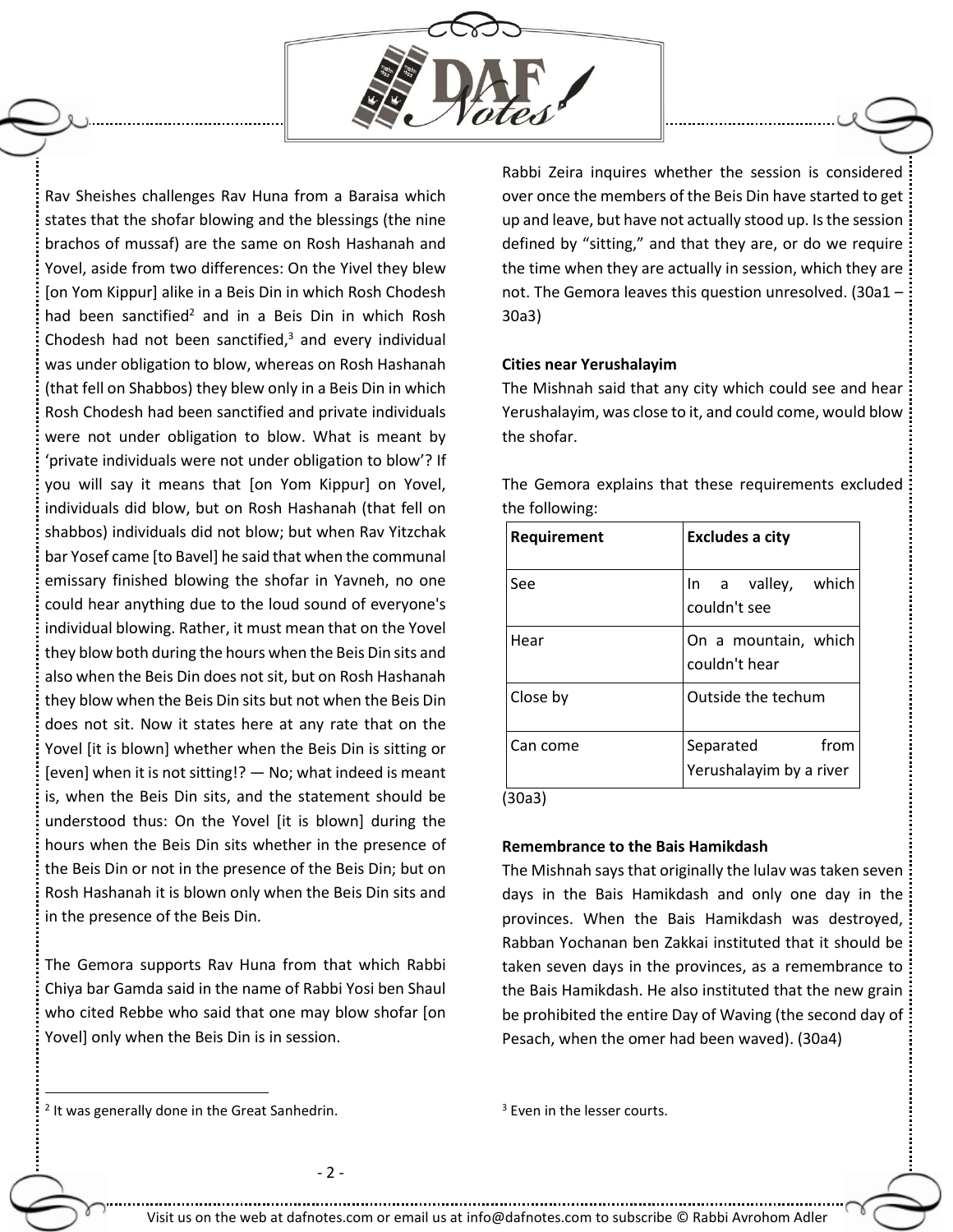

The Gemora asks: What is the source is for making remembrances for the Bais Hamikdash?

The Gemora answers that it is from the verse in which Hashem states, "I will provide health for you, and I will heal you from your wounds, because they called you banished, [saying] 'She is Tzion, nobody seeks her'", implying that it is proper to seek Tzion by making remembrances to it. (30a4)

### **New grain**

 $\overline{a}$ 

The Mishnah had stated: He also instituted that the new grain be prohibited the entire Day of Waving.

What is the reason for this? — The Bais Hamikdash, [let us hope], will speedily be rebuilt, and [the Jews] will [then] say, 'Last year did we not eat [the new grain] from daybreak?<sup>4</sup> Now too let us eat', they not knowing that last year when there was no [waving of the] omer it was daybreak which rendered the new grain permissible, but now that there is the omer, it is the omer which renders it permissible. When [are we supposing] it will be built? Shall I say it will be built on the sixteenth [of Nissan]? Then daybreak [of the sixteenth] will render the new grain permissible. Shall I say then that it will be built on the fifteenth? Then let [the new grain] become permissible from midday [on the sixteenth], since we have learned: Those who are at a distance [from the Bais Hamikdash] are allowed to eat [the new grain] from midday, because the Beis Din do not procrastinate [with the omer]'! - The rule is necessary in case the Bais Hamikdash will be built on the fifteenth shortly before sunset, or also in case it will be built by night.<sup>5</sup>

 $4$  The Rabbis learn from a Scriptural verse that when the omer is brought the new grain may be eaten as soon as it is brought, and when it is not brought the new grain may be eaten from daybreak on the sixteenth of Nissan.

Rav Nachman bar Yitzchak says that Rabban Yochanan ben Zakkai instituted this in line with Rabbi Yehudah's position that the verse which prohibits the new grain until etzem hayom hazeh – the entirety of this day, and Rabbi Tehudah holds that "until" means "until and including" (i.e., that it is prohibited for the whole day).

The Gemora challenges this: But did Rabban Yochanan concur with him [Rabbi Yehudah]? Did he not argue with him, as we have learned: When the Bais Hamikdash was destroyed, Rabban Yochanan ben Zakkai ordained that during the whole of the Day of Waving the omer the new grain should be forbidden. Said Rabbi Yehudah: Is it not forbidden from the Torah, [as it is written, until "the etzem" of this day]?  $-$  On that occasion it was Rabbi Yehudah who made a mistake [i.e., he misunderstood Rabban Yochanan be Zakkai's prohibition]. He thought that Rabban Yochanan ben Zakkai declared that it is oly Rabbinically forbidden, but this is not the case; he declared that it was Biblically forbidden.  $-$  But the Mishnah stated that he "instituted"? What does it mean that he "*instituted*" [the prohibition]? It means that he *taught* and effectively instituted the prohibition. (30a4 – 30b1)

### *Testimony about the new moon*

The Mishnah says that originally they would receive witnesses testifying to the new moon of Rosh Hashanah the whole day. One time, the witnesses delayed, and the Levi'im therefore messed up the [daily] song (since they assumed it was not Yom Tov). They therefore instituted that witnesses would only be accepted until Minchah time, and if none came by then, they would keep the remainder of the first day and second day as Yom Tov (since the new month will begin on the second day). When

 $5$  And in such a case there will not be time to bring the omer by midday, and if the Jews should eat the new grain then they will transgress.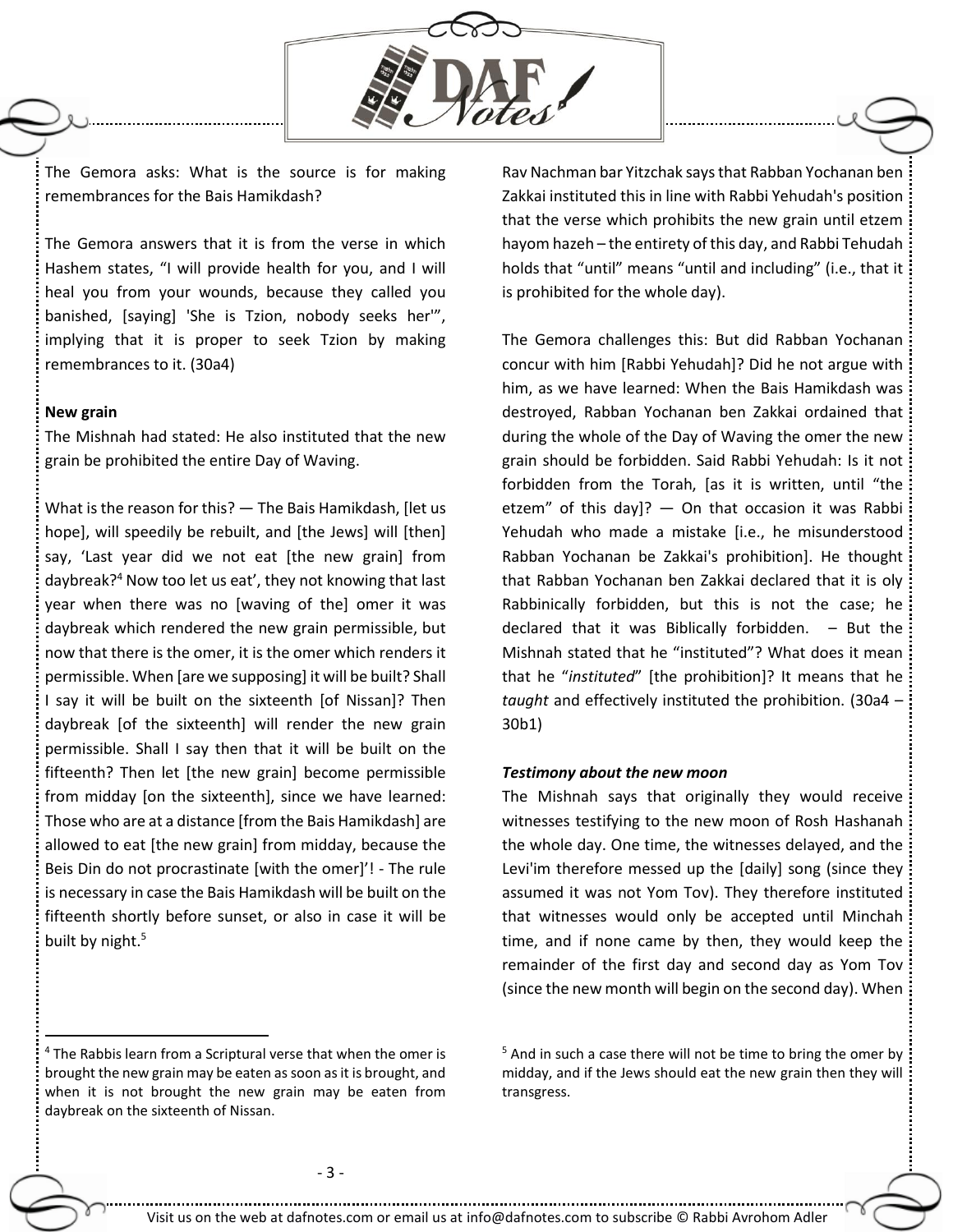

the Bais Hamikdash was destroyed, Rabban Yochanan ben Zakkai instituted that they could now accept witnesses the whole day (since there was no more sacrifice and song to be concerned about). (30b1 – 30b2)

### *What mistake happened with the song?*

The Gemora asks: In what manner did the Levi'im go awry with the song? Here (in Bavel), they explained that they didn't sing any song, while Rabbi Zeira said that they recited the regular weekday song with the afternoon tamid (instead of the Yom Tov song).

Rabbi Zeira told his son Ahavah to go out and teach them a Baraisa which supports his position. The Baraisa says they instituted not to accept witnesses beyond Minchah time, to ensure that there be enough time to all the sacrifices with their libations and say the song without confusion. Now if you hold that they said the weekday song, we understand how there is a possibility of confusion, but if they did not say any song at all, how could there be confusion? — Since they did not say a song at all, there could be no confusion greater than this.

Rav Acha bar Huna challenges the position of the Babylonians from a Baraisa which details the songs that were sung for the sacrifices on Rosh Hashanah. The morning sacrifice had no special song, but the Mussaf's song was harninu leilokim – sing to Hashem, and the afternoon's sacrifice's song was kol Hashem yachil midbar – the voice of Hashem will shake the desert. If Rosh Hashanah was on a Thursday, whose normal song was harninu leilokim, they would sing the end of that chapter for the morning sacrifice. If the witnesses came after the morning sacrifice, they would simply repeat the song for the mussaf. This implies that when they weren't sure whether to sing the weekday or Yom Tov song, they would say the weekday one, since the Baraisa says that they would end up repeating the song, and not refrain from a song on the morning sacrifice.

The Gemora deflects this, as perhaps they would only say the normal song in this case, since it is also the Yom Tov song. However, on any other day, if they weren't sure whether to say the weekday song or the Yom Tov song for Minchah, perhaps they wouldn't say anything, to avoid saying an unrelated one. (30b3 – 31a1)

### **INSIGHTS TO THE DAF**

#### **SHIR SHEL YOM BY MINCHA**

It is evident from the Gemora that the Leviim would sing a shirah by the korban tamid in the afternoon as well.

The Maharam Alshich is bothered as to why we do not recite a shir shel yom nowadays by Minchah.

He answers that since it is ruled that if the Leviim did not sing the shirah in the afternoon, the korban will become disqualified, they could not institute that we, who do not have the korban, should recite the shir (however, in the morning, it is not essential).

The Magen Avrohom (132:14) offers two answers. Firstly, he cites Tosfos who rules that if the libations of the afternoon were not brought until the evening, they could be offered the entire night, however the shirah cannot be sung then, since they didn't sing at night. Since there would be times in the Beis Hamikdosh that they did not sing the shirah in the afternoon (when the nesachim were delayed until the evening), the Chachamim didn't institute that we should recite it by Minchah.

Secondly, he answers, that the halachah was that after the korban tamid was offered on the mizbeach, they didn't sing the shirah. Shirah was only sung before the tamid was completed. The Chachamim could not institute that we should recite the shir shel yom after Minchah since Minchah is corresponding to the korban tamid and after the tamid, they could not sing shirah anymore.